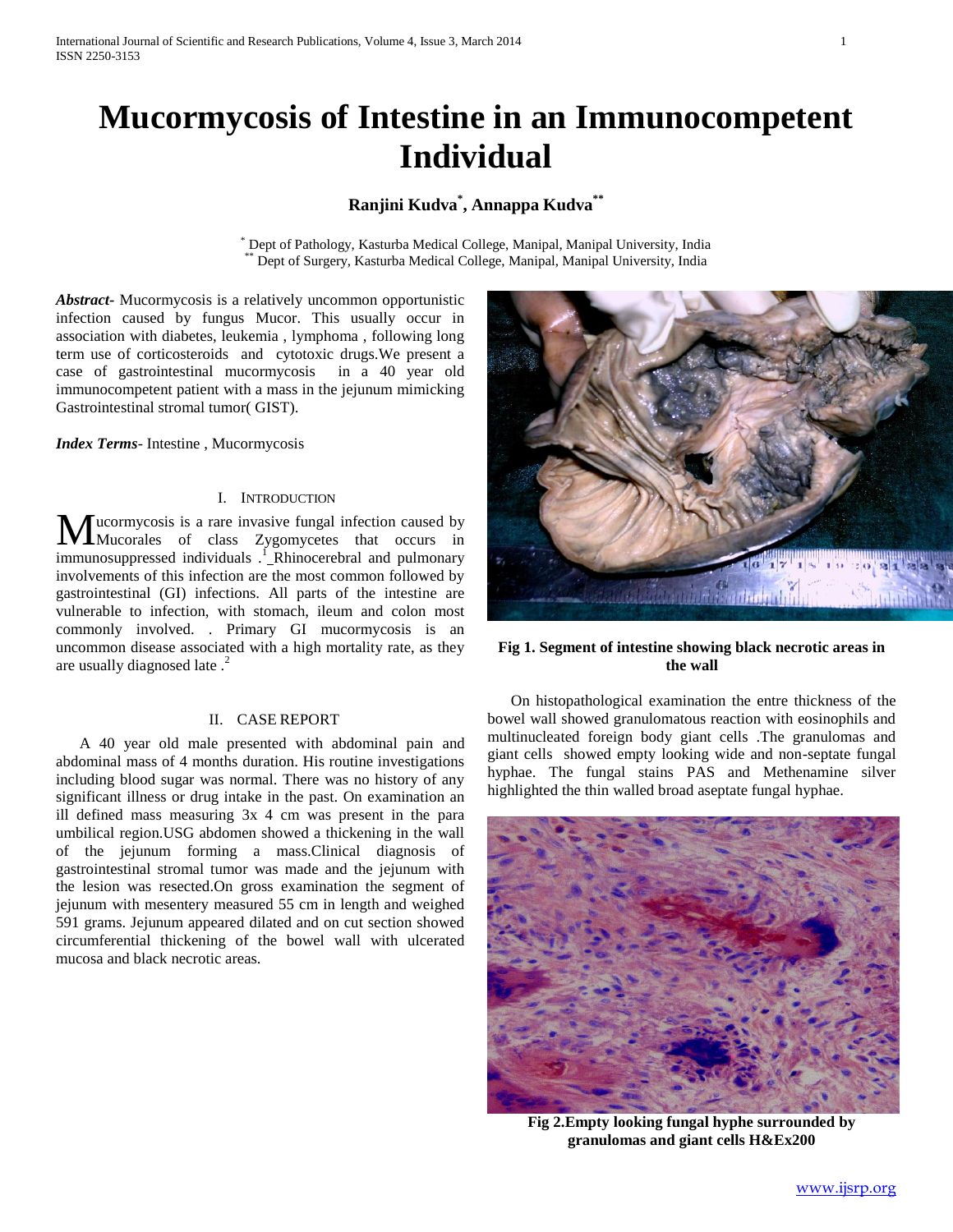

#### **Fig 3 Thin walled broad aseptate fungal hyphae .Methenamine silver x 400**

 Thrombosed blood vessels with hyphal invasion was seen. The mesenteric lymph nodes also showed granulomatous reaction with eosinophils and fungal hyphae. A diagnosis of Gastrointestinal mucormycosis was made based on the above findings.

#### III. DISCUSSION

 Mucormycosis ,also known as phycomycosis or zygomycosis was first reported by Paultauf in 1885. It is a rare invasive fungal infection ,most often seen in immunosuppressed patients. Mucormycosis of the gastrointestinal tract is rare. It mainly occurs in infants or children, who are extremely malnourished. It is thought to arise from ingestion of the fungi.<sup>1</sup>Some patients with mucormycosis have no identifiable risk factors as in the present case. <sup>2</sup>

 Mucorales and Entomophthorales, the two orders of the class zygomycetes, are closely related fungi with different manifestations .Mucorales are opportunistic fungi, that cause rapidly disseminating, often fatal infection in immunocompromised and diabetic patients .Fungi tend to invade blood vessels causing mycotic emboli. Entomophthorales are ubiquitous fungi usually causing chronic subcutaneous or nasofascial infections in immunocompetent individuals .The fungi has no tendency to invade blood vessels.<sup>3</sup>

 All parts of the alimentary tract are vulnerable to gastrointestinal mucormycosis infection, with stomach (the most common site), ileum, and colon being commonly affected.<sup>4</sup>The route of infection is believed to be secondary to ingestion of the fungi, which then may colonize the gastrointestinal tract. Gastric mycoses have developed after nasogastric intubation or other conditions leading to the development of gastric or colonic ulcers, suggesting that an initial ulceration may facilitate fungal entry .The fungus invades the bowel wall and blood vessels, leading to bowel ischemia, necrosis ,perforation, peritonitis or massive hemorrhage.<sup>5</sup>

 The symptoms of gastrointestinal mucormycosis are varied and depend on the site affected. Nonspecific abdominal pain and distention associated with nausea and vomiting are the most common symptoms. Fever and hematochezia may also occur. The patient is often thought to have an intra-abdominal abscess. . In premature neonates , mucormycosis may present as necrotizing enterocolitis. Gastric mucormycosis can be categorized into three forms: colonization, infiltration, and vascular invasion.<sup>2</sup> Sharma and associates reported isolated gastrointestinal mucormycosis in 8 patients, 2 of whom were middle-aged individuals without predisposing factors. The diagnosis may be made by biopsy of the suspected area during surgery or endoscopy.<sup>6</sup>The most frequent presentation is perforation, bleeding, or epigastric distention.

 Mucoraceae are moulds in the environment that become hyphal forms in tissues. Once the spores (sporangiospores) begin to grow, fungal hyphae (angioinvasive forms) invade blood vessels, producing tissue infarction, necrosis, and thrombosis.<sup>2</sup> Neutrophils are the key host defense against these fungi, thus individuals with neutropenia or neutrophil dysfunction (diabetes, steroid use) are at highest risk. Two major hallmarks of histopathology are direct penetration and growth through the blood vessel wall, which explains the propensity for thrombosis and tissue necrosis with black eschar and discharge that are pathognomonic of this infection.<sup>4</sup>

 Diagnosis of this condition can be elusive and is most often revealed by histopathology. There are no reliable, serologic, polymerase chain reaction (PCR) based or skin tests for zygomycosis. Therefore, the diagnosis is usually made by biopsy of infected tissues.<sup>1</sup> It is not possible to differentiate the various mucormycoses in tissue sections and isolation of Mucorales is difficult; material has to be cultured immediately.<sup>3</sup>

 The biopsy demonstrates the characteristic wide, ribbon-like, aseptate hyphal elements that branch at right angles, as seen in the present case. A hallmark of zygomycosis infections is the virtually uniform presence of extensive angioinvasion with resultant vessel thrombosis and tissue necrosis. Tissue diagnosis of mucormycosis is essential to lower mortality, which can be higher than 50% in patients with hematological malignancies.Unfortunately, diagnosis is difficult and requires a biopsy of the organ(s) involved.<sup>5</sup> Aspergillus can sometimes produce a similar tissue reaction with multinucleated giant cells .It is readily distinguished by the presence of narrow hyphae with dichotomous branching at acute angles.

 Antifungal therapy alone is typically inadequate to control mucormycosis, and surgery to debulk the fungal infection and /or resect all infected tissues is often required for effective cure.<sup>6</sup> Management of the underlying medical disease if any is also required.<sup>8</sup>

#### IV. CONCLUSION

 Increased awareness of this condition as a possible cause of intestinal ischemia and high index of suspicion is required to make an early diagnosis and management in these patients . It is important to initiate vigorous supportive medical management and antifungal agents after adequate surgical excision with clear margins.